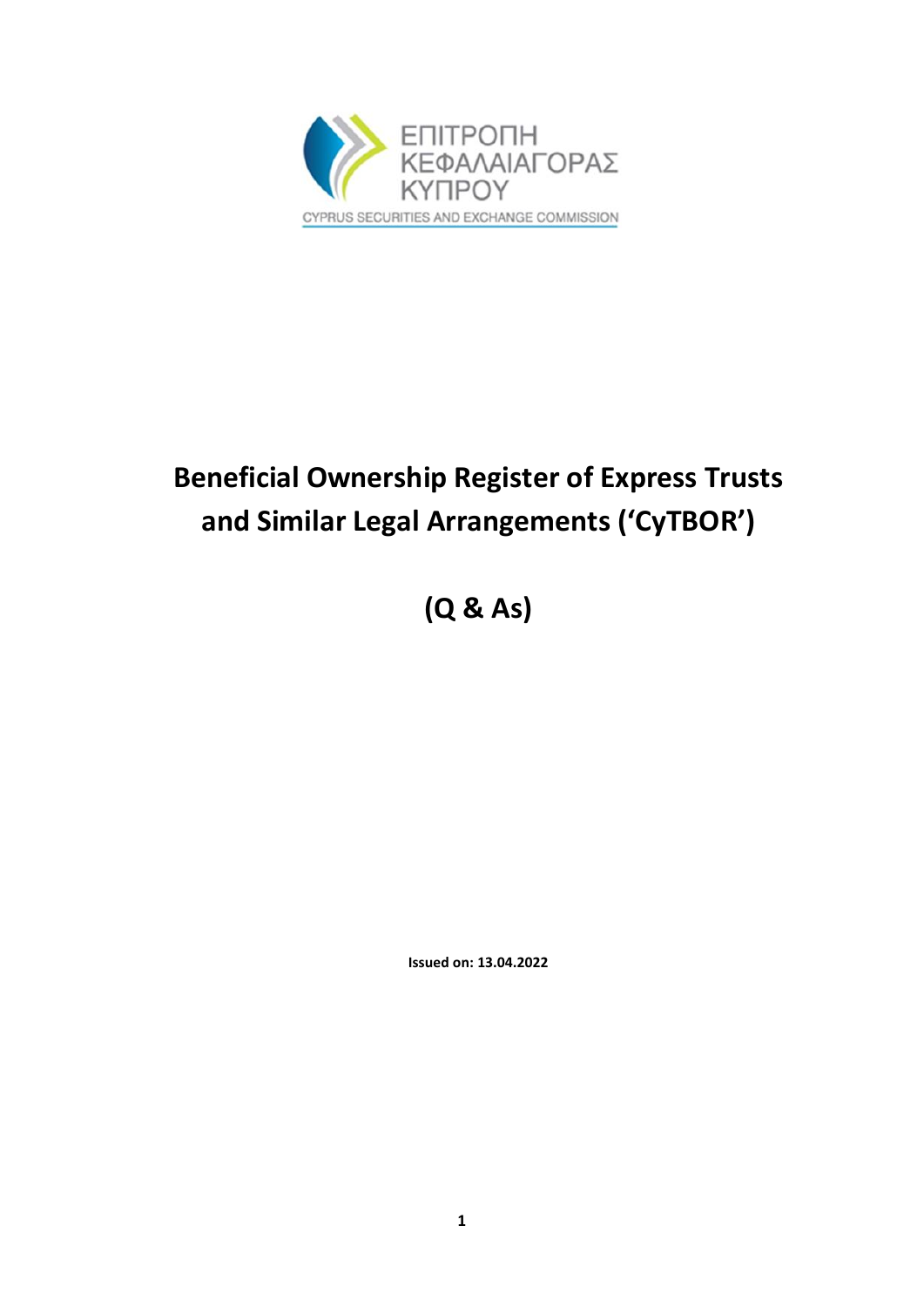#### **Contents**

| 2. |                                                                                                                                                                                                                                                                                     |
|----|-------------------------------------------------------------------------------------------------------------------------------------------------------------------------------------------------------------------------------------------------------------------------------------|
| 3. | Is the CyTBOR independent from any register kept by the Department of Registrar of<br>Companies and Intellectual Property or competent authorities such as the Cyprus Bar<br>Association, the Institute of Certified Public Accountants of Cyprus etc.?  5                          |
| 4. | If an express trust and similar legal arrangement is already registered with CySEC according<br>to article 25A of the Law Regulating Companies Providing Administrative Services and<br>Related Matters of 2012 (Law 196(I)/2012), will CySEC just migrate the details it currently |
| 5. | Does the obligation to register an express trust and similar legal arrangement in Registries<br>kept by other authorities and/or supervisory bodies (eg the Cyprus Bar Association, the                                                                                             |
| 6. |                                                                                                                                                                                                                                                                                     |
| 7. |                                                                                                                                                                                                                                                                                     |
| 8. |                                                                                                                                                                                                                                                                                     |
| 9. | What is the procedure to be followed by a trustee of an express trust or a person holding<br>equivalent position in a similar legal arrangement residing outside the European Union? 7                                                                                              |
|    | 10. Which trusts or similar legal arrangements need to be registered to the CyTBOR?  7                                                                                                                                                                                              |
|    |                                                                                                                                                                                                                                                                                     |
|    | 12. What is deemed to constitute a business relationship by a trustee of an express trust                                                                                                                                                                                           |
|    | 13. What is deemed to constitute a business relationship in case an obliged entity provides<br>services to a legal entity whose sole shareholder/beneficial owner is an express trust and it's                                                                                      |
|    | 14. An express trust or similar legal arrangement has been terminated before the CyTBOR's                                                                                                                                                                                           |
|    | 15. An express trust or similar legal arrangement is being terminated (according to the relevant<br>trust deed or other document) within few months of the CyTBOR's starting date. Does it still                                                                                    |
|    | 16. Who is responsible to submit the required information in CyTBOR? 10                                                                                                                                                                                                             |
|    | 17. Who is responsible to submit the information of an express trust or similar legal arrangement<br>in case of multiple trustees or persons holding an equivalent position? 10                                                                                                     |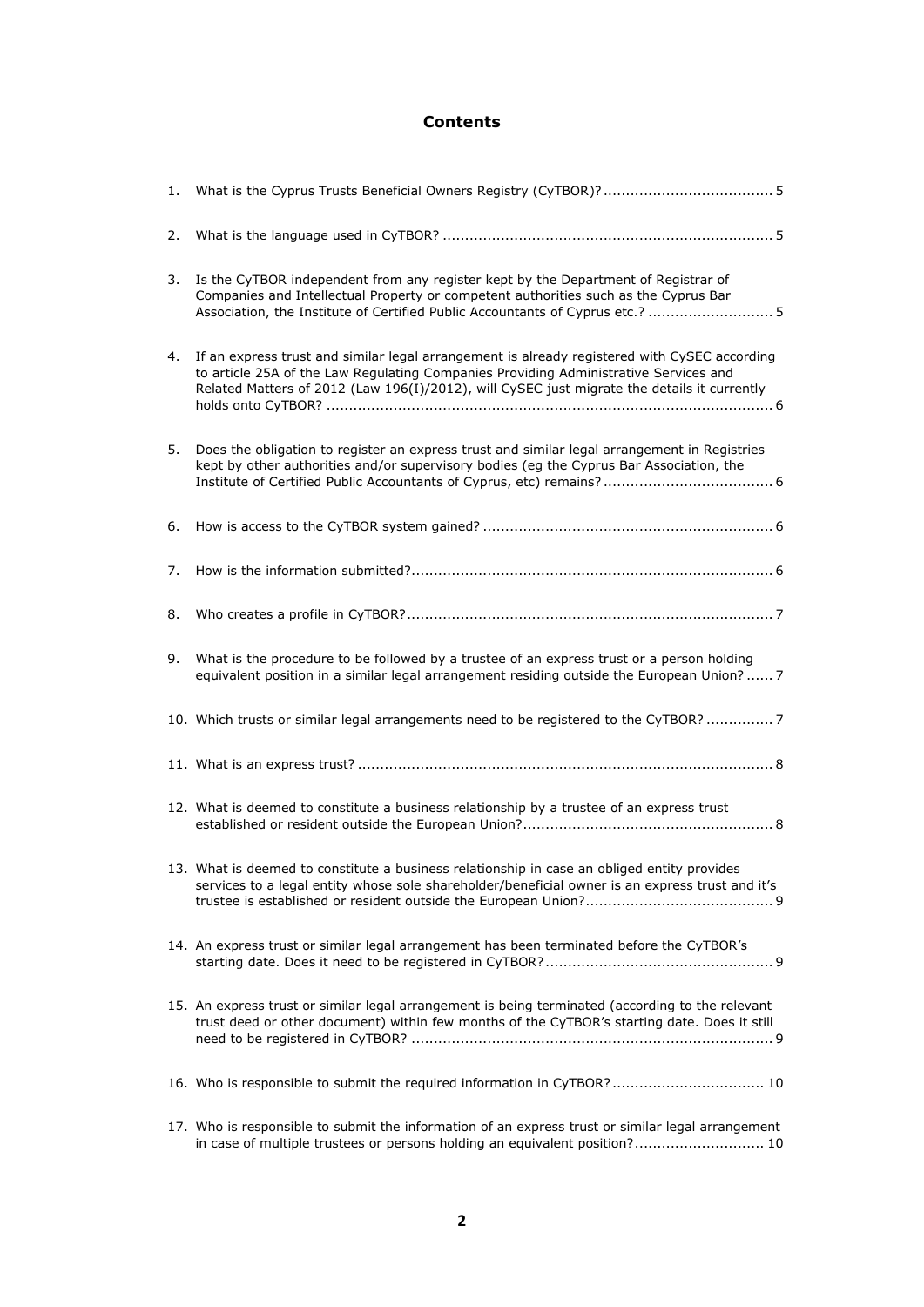18. [In case a physical or legal person is appointed as trustee or person holding an equivalent](#page-9-2)  [position in multiple express trusts or similar legal arrangements, is this person able to submit](#page-9-2)  [the information for each express trust or similar legal arrangement?](#page-9-2) ............................... 10

| 19. What happens if the trustee of an express trust or the person holding an equivalent position<br>in a similar legal arrangement does not have all information required in relation to the<br>express trust or similar legal arrangement and/or any of the beneficial owners (as defined in<br>section 2 of the AML/CFT Law)? Should the express trust or similar legal arrangement still be |
|------------------------------------------------------------------------------------------------------------------------------------------------------------------------------------------------------------------------------------------------------------------------------------------------------------------------------------------------------------------------------------------------|
| 20. How is CyTBOR updated when there is a change from the current to a new trustee of an<br>express trust or the person holding an equivalent position in a similar legal arrangement? . 11                                                                                                                                                                                                    |
| 21. Is there an annual (or other time related) obligation to the trustees of an express trust or the<br>persons holding an equivalent position in a similar legal arrangement to verify that there has                                                                                                                                                                                         |
| 22. What are the applicable time frames for the trustees of an express trust or the persons<br>holding an equivalent position in a similar legal arrangement to complete and submit the                                                                                                                                                                                                        |
| 23. Do any fees apply in relation to the registration of an express trust or similar legal                                                                                                                                                                                                                                                                                                     |
| 24. What happens if a trustee of an express trust or a person holding an equivalent position in a<br>similar legal arrangement submits an application via the CyTBOR to register more express<br>trusts or similar legal arrangements than the number he was allowed to register when he                                                                                                       |
|                                                                                                                                                                                                                                                                                                                                                                                                |
| 26. Can CySEC reject the application of a trustee of an express trust or a person holding an<br>equivalent position in a similar legal arrangement for the registration of a trust or a similar                                                                                                                                                                                                |
| 27. In case the application is rejected by CySEC, are any paid fees refunded?  14                                                                                                                                                                                                                                                                                                              |
|                                                                                                                                                                                                                                                                                                                                                                                                |
| 29. As soon as an express trust or similar legal arrangement is registered in CyTBOR, can a proof<br>of its registration be issued? what is the cost for the issue of such proof? 14                                                                                                                                                                                                           |
| 30. Should CyTBOR be notified of any change to the information already provided to CyTBOR and                                                                                                                                                                                                                                                                                                  |
| 31. Can CySEC suspend the registration of an express trust or similar legal arrangement in the                                                                                                                                                                                                                                                                                                 |
| 32. When should an express trust or similar legal arrangement be deleted?  15                                                                                                                                                                                                                                                                                                                  |
| 33. Will CySEC keep historical information on the CyTBOR after it has been informed by the<br>trustees of an express trust of the person holding an equivalent position in a similar legal                                                                                                                                                                                                     |

[arrangement that an express trust or similar legal arrangement has been terminated?](#page-15-0) ...... 16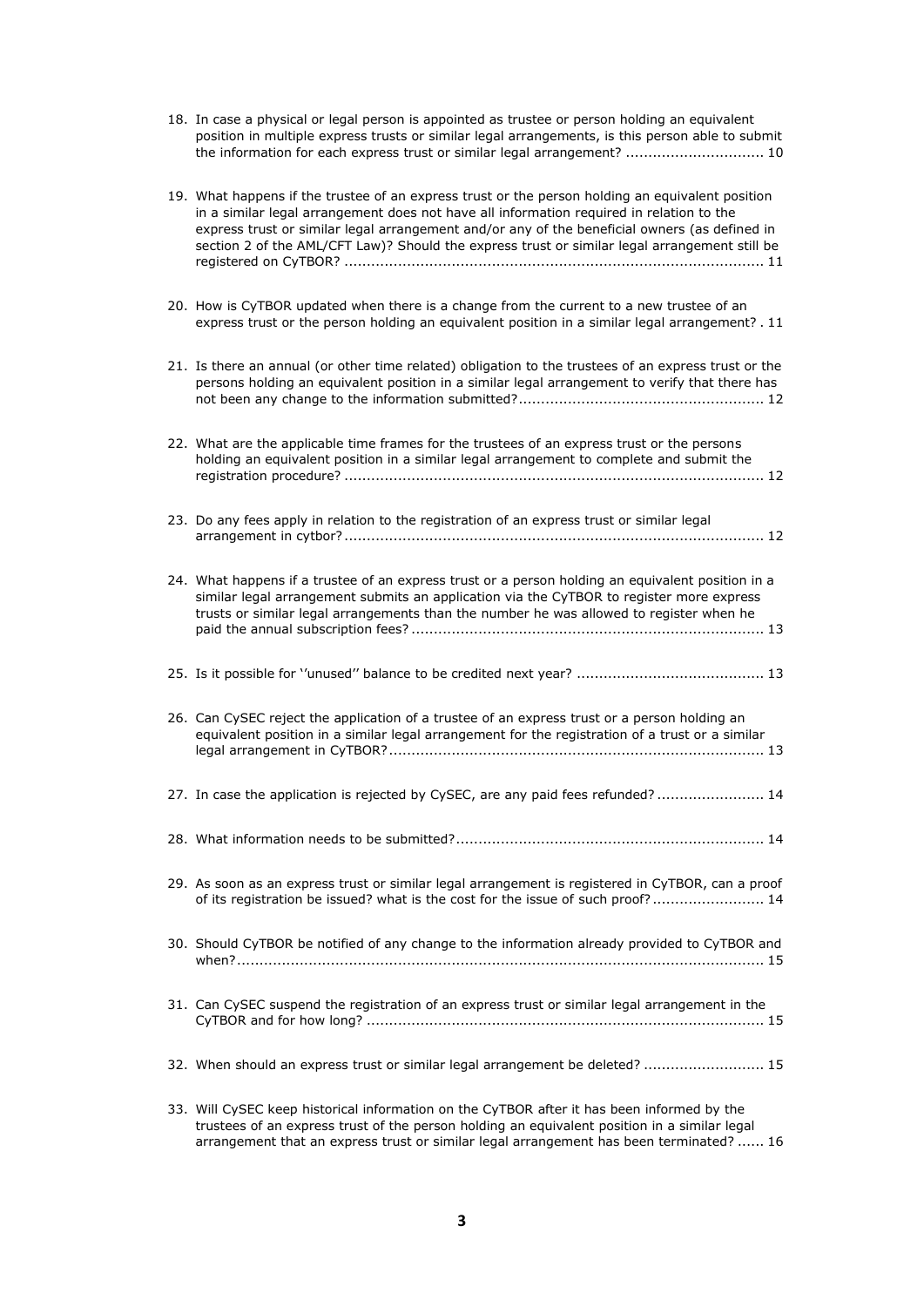| 34. Who can access the beneficial ownership information on CyTBOR and which information does<br>he have access to? Will the data relating to an express trust or similar legal arrangement                                                                                                                                                                                                                                                                                                                                                                                                 |
|--------------------------------------------------------------------------------------------------------------------------------------------------------------------------------------------------------------------------------------------------------------------------------------------------------------------------------------------------------------------------------------------------------------------------------------------------------------------------------------------------------------------------------------------------------------------------------------------|
| 35. As per section 61C(12)(a) of the AML/CFT Law, no CySEC consent needs to be obtained for<br>providing access to any information to MOKAS. Does this apply also to foreign financial                                                                                                                                                                                                                                                                                                                                                                                                     |
| 36. Do any fees apply in relation to access to the beneficial ownership information on the                                                                                                                                                                                                                                                                                                                                                                                                                                                                                                 |
| 37. Will CySEC keep a track record on who gains access to the information of an express trust or<br>similar legal arrangement (in those instances where the consent of the trustee of an express<br>trust or of the person holding an equivalent position in a similar legal arrangement is not<br>required, or the trustee of an express trust or of the person holding an equivalent position in<br>a similar legal arrangement does not need to be informed)? Will the trustee of an express<br>trust or of the person holding an equivalent position in a similar legal arrangement be |
| 38. Is there a right to ask for exemption to the access to the totality or part of the beneficial                                                                                                                                                                                                                                                                                                                                                                                                                                                                                          |
| 39. If an access exemption request is approved by CySEC, is it absolute? 18                                                                                                                                                                                                                                                                                                                                                                                                                                                                                                                |
| 40. What happens when a difference and/or discrepancy between the information kept in<br>CyTBOR and that at the disposal of a competent authority or obliged entity (as these are                                                                                                                                                                                                                                                                                                                                                                                                          |
| 41. What is the procedure for express trusts or similar legal arrangements which do not fall<br>within the scope of section 61C(5)(b) of the AML/CFT Law but instead are exempted from the<br>registration requirement in accordance with section 61C(5)(c) of the AML/CFT Law? 19                                                                                                                                                                                                                                                                                                         |
| 42. What happens if the trustee of an express trust or the person holding an equivalent position<br>in a similar legal arrangement does not provide information in order to register a trust or                                                                                                                                                                                                                                                                                                                                                                                            |
| 43. What happens if CySEC deems for any reason that any of the information or details or<br>documents or forms provided under Article 61C of the AML/CFT Law are incorrect and/or                                                                                                                                                                                                                                                                                                                                                                                                          |
| 44. What are the powers of CySEC in the event that a person does not comply with and/or<br>infringes the provisions of section 61C of the AM/CFT Law or the Directive? 20                                                                                                                                                                                                                                                                                                                                                                                                                  |
|                                                                                                                                                                                                                                                                                                                                                                                                                                                                                                                                                                                            |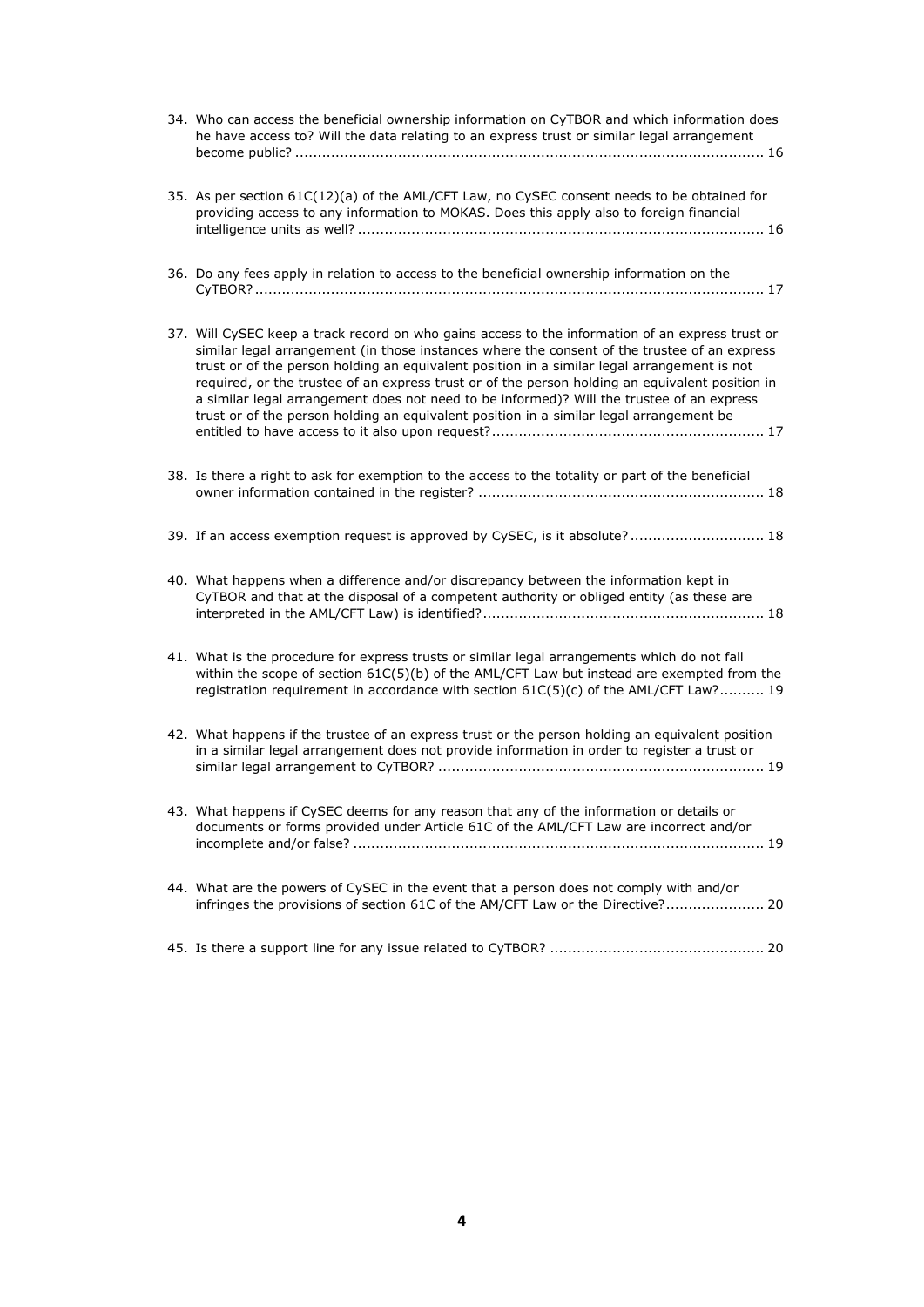## <span id="page-4-0"></span>1. What is the Cyprus Trusts Beneficial Owners Registry (CyTBOR)?

Based on section 61C(4)(a) of the Prevention and Suppression of Money Laundering and Terrorist Financing Laws of 2007 (the ''AML/CFT Law''), CySEC has established a beneficial ownership register of Express Trusts and Similar Legal Arrangements, the ''Cyprus Trusts Beneficial Owners Registry (CyTBOR)''. The function and rules governing the CyTBOR are described in section 61C of the AML/CFT Law and in CySEC's Directive for the Prevention of Suppression of Money Laundering Activities (Beneficial Ownership Register of Express Trusts and Similar Legal Arrangements) (the ''Directive'').

CyTBOR is the service through which trustees submit beneficial ownership information regarding express trusts and similar legal arrangements, in order to comply with their registration obligations under section 61C(5)(a) and section 61C(5)(b) of the AML/CFT Law.

The purpose of CyTBOR is to enhance transparency in relation to the ownership and control of express trusts and similar legal arrangements, which is expected to act as an impetus to the fight against the use of the financial system for money laundering and terrorist financing purposes.

## <span id="page-4-1"></span>2. What is the language used in CyTBOR?

At the moment, CyTBOR is operated only in English.

<span id="page-4-2"></span>3. Is the CyTBOR independent from any register kept by the Department of Registrar of Companies and Intellectual Property or competent authorities such as the Cyprus Bar Association, the Institute of Certified Public Accountants of Cyprus etc.?

Yes, CyTBOR is a standalone register. Each express trust and similar legal arrangement registered on CyTBOR will be allocated a registration number (ID). This is in addition to, and separate from, any registration number the said express trust or similar legal arrangement may already have or receive.

Records from other registries will not be used for or be automatically transferred to CyTBOR. Registering an express trust and similar legal arrangement with CyTBOR is a separate and distinct procedure.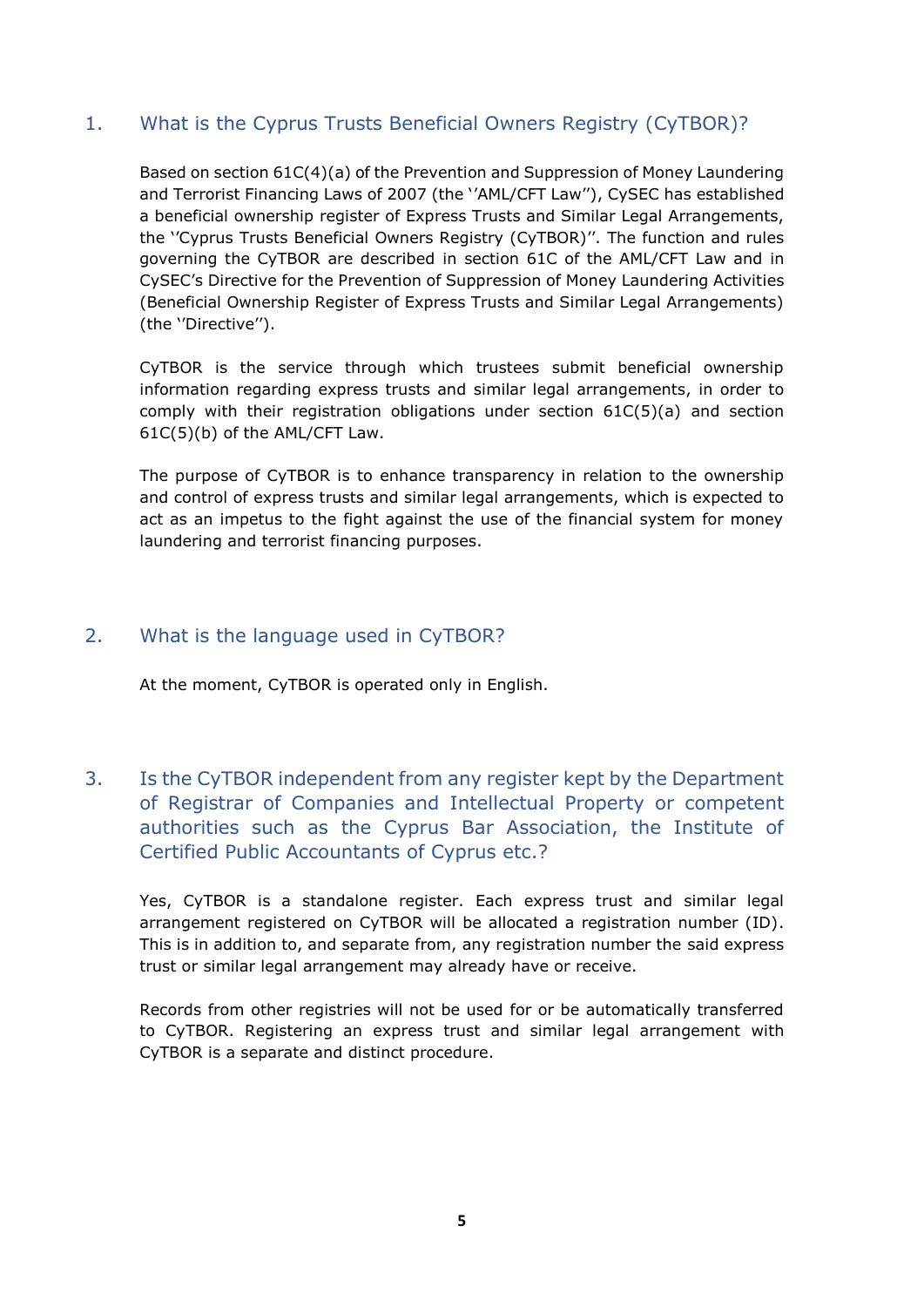<span id="page-5-0"></span>4. If an express trust and similar legal arrangement is already registered with CySEC according to article 25A of the Law Regulating Companies Providing Administrative Services and Related Matters of 2012 (Law 196(I)/2012), will CySEC just migrate the details it currently holds onto CyTBOR?

No. The trustees will need to provide details about the express trust and similar legal arrangement on CyTBOR, when the trust is an express trust or similar legal arrangement and meets the criteria for registration, in accordance with section 61C(5)(b) of the AML/CFT Law.

<span id="page-5-1"></span>5. Does the obligation to register an express trust and similar legal arrangement in Registries kept by other authorities and/or supervisory bodies (eg the Cyprus Bar Association, the Institute of Certified Public Accountants of Cyprus, etc) remains?

Yes, the obligation to register an express trust and similar legal arrangement with other authorities and/or supervisory bodies, for example by virtue of Article 25A of the L. 196(Ι)/2012, still remains. This obligation will change in the case that Article 25A of the L. 196(Ι)/2012 is amended.

## <span id="page-5-2"></span>6. How is access to the CyTBOR system gained?

Access to the CyTBOR system is possible by creating a profile in Cy Login (Ariadni).

To create a profile in Cy Login (Ariadni) please study the registration procedures in Cy Login (Ariadni) at: [https://cge.cyprus.gov.cy/cyloginregistration/knowledgebase/help/identification#](https://cge.cyprus.gov.cy/cyloginregistration/knowledgebase/help/identification#profileIdentification-question-4-header) [profileIdentification-question-4-header.](https://cge.cyprus.gov.cy/cyloginregistration/knowledgebase/help/identification#profileIdentification-question-4-header)

Please note that for access purposes of trustees of express trusts or persons holding an equivalent position in similar legal arrangements to the CyTBOR, the registration in Cy Login should be done using the profile of the natural or legal person acting as a trustee of an express trust or as a person holding an equivalent position in a similar legal arrangement

#### <span id="page-5-3"></span>7. How is the information submitted?

The information can be submitted through the CySEC's portal at: [https://www.cysec.gov.cy/en-GB/cytbor/cytbor-link/.](https://www.cysec.gov.cy/en-GB/cytbor/cytbor-link/)

For access to CyTBOR click on [https://cytbor.cysec.gov.cy/login.](https://cytbor.cysec.gov.cy/login)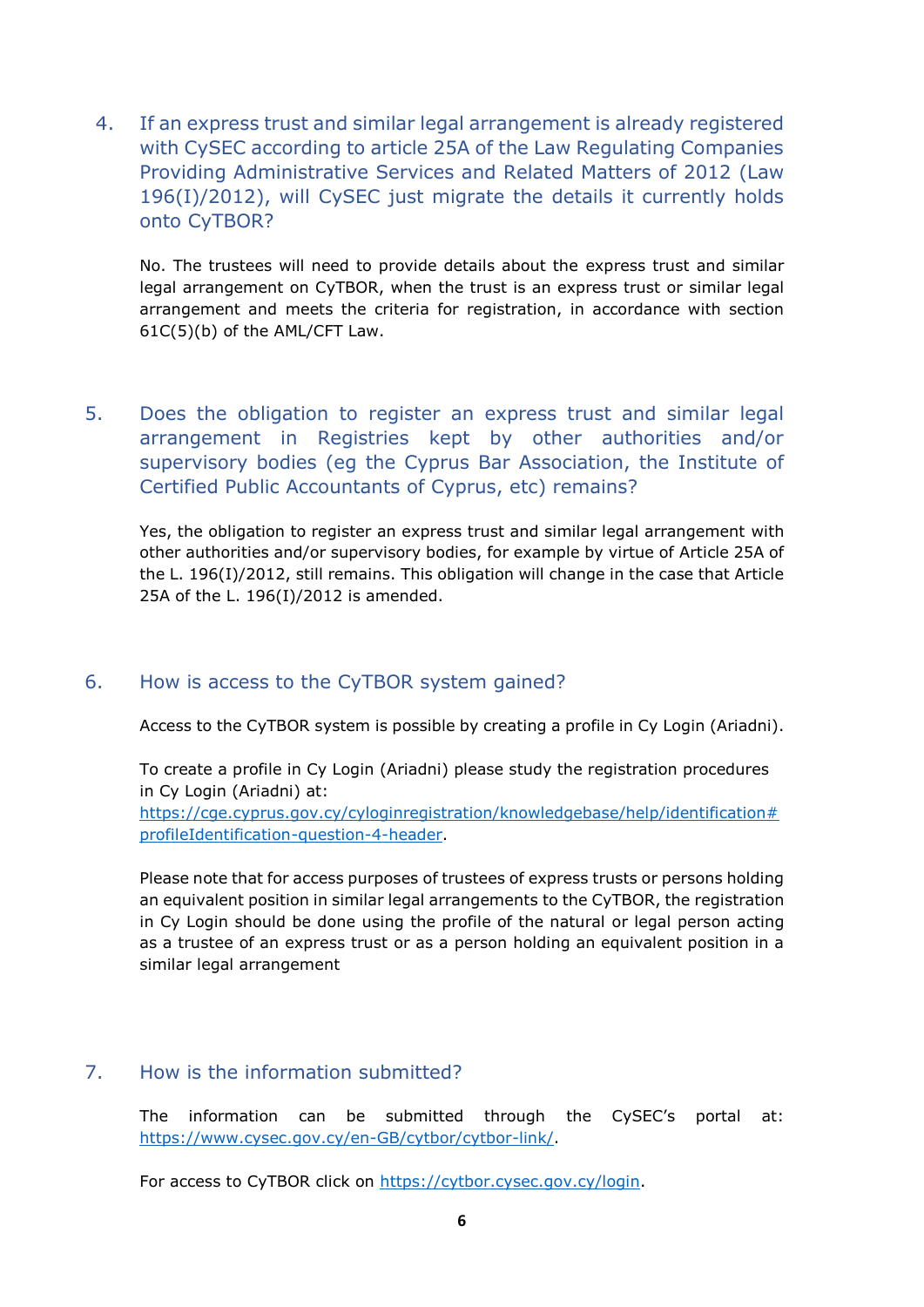It should be noted that before accessing the CyTBOR, it is necessary to create a profile in Cy Login (as per Q&A 6).

#### <span id="page-6-0"></span>8. Who creates a profile in CyTBOR?

A profile is created by a physical person:

- (a) who is a trustee of an express trust or a person holding an equivalent position with a trustee in a similar legal arrangement established or residing in the Republic of Cyprus;
- (b) who is a trustee of an express trust or a person holding an equivalent position with a trustee in a similar legal arrangement established or residing outside the European Union that establishes a business relationship or acquires immovable property in the name of the express trust or similar legal arrangement in the Republic of Cyprus;
- (c) who may be granted access to the CyTBOR under paragraphs (a) to (d) of section 61C(12) of the AML/CFT Law,

and includes, where the persons referred to in points (a), (b) and (c) are legal entities, the physical person acting for their account.

## <span id="page-6-1"></span>9. What is the procedure to be followed by a trustee of an express trust or a person holding equivalent position in a similar legal arrangement residing outside the European Union?

As a first step, it is necessary to contact CySEC at [cytbor@cysec.gov.cy,](mailto:cytbor@cysec.gov.cy) informing CySEC of his capacity as a trustee of an express trust or the person holding equivalent position in a similar legal arrangement residing outside the European Union. He will then receive relevant instructions from CySEC on how to proceed.

#### <span id="page-6-2"></span>10. Which trusts or similar legal arrangements need to be registered to the CyTBOR?

According to section 61C(5)(b) of the AML/CFT Law, subject to the provisions of paragraph (c), express trusts and similar legal arrangements shall be entered in the CyTBOR, if:

- (i) the trustee of an express trust or the person holding an equivalent position in a similar legal arrangement is established or residing in the Republic, or
- (ii) the trustee of an express trust or the person holding an equivalent position in a similar legal position, who is established or resides outside the European Union, enters into a business relationship or acquires immovable property in the name of express trust or similar legal arrangement in the Republic.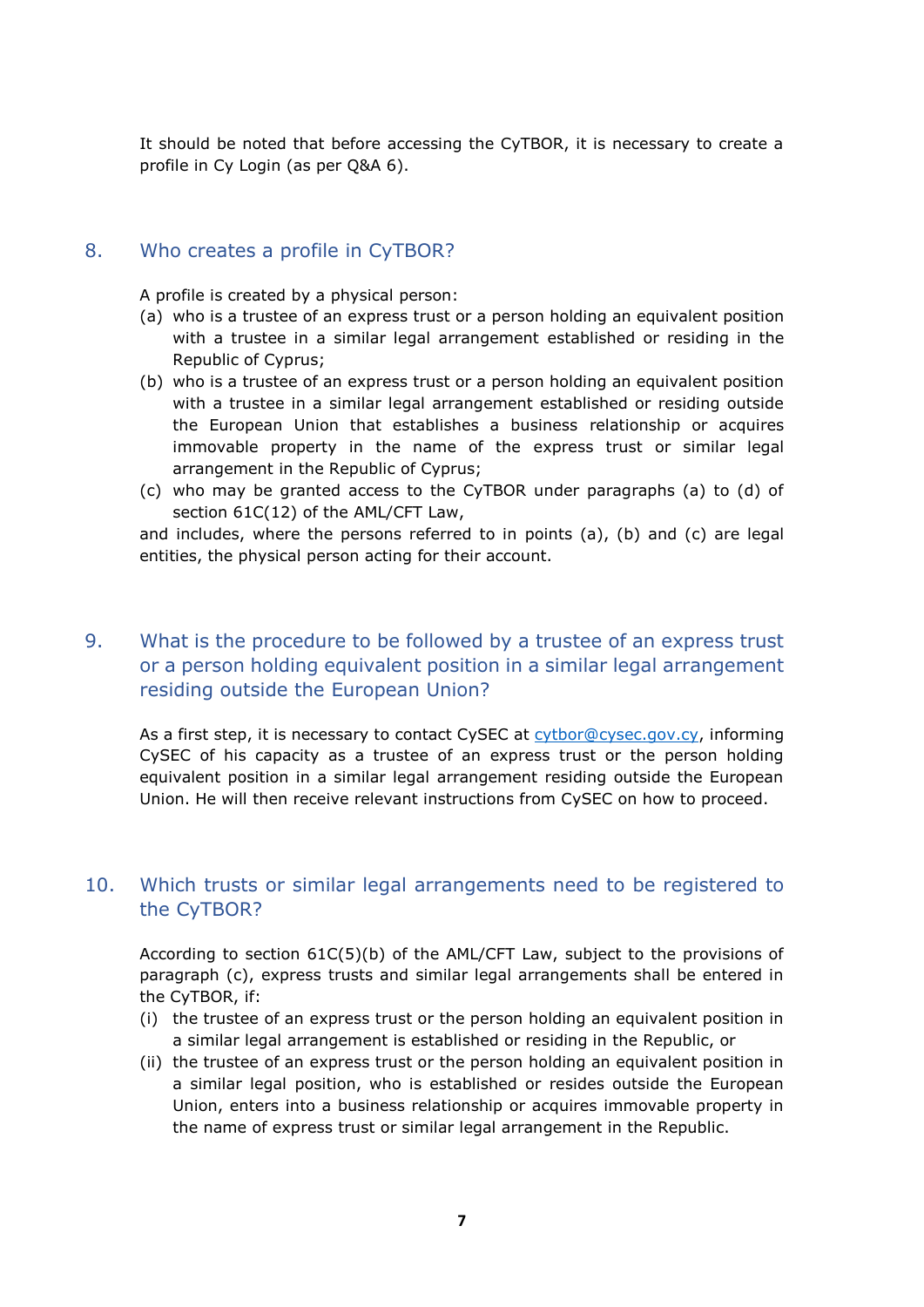The above definitions are applicable to trustees of both **existing and new** express trusts or persons holding an equivalent position in both **existing and new** similar legal arrangement. The different time limits that apply to existing as opposed to new express trusts or similar legal arrangements can be found at Q&A 22.

For express trusts and similar legal arrangements that shall be exempted from registration with CyTBOR under section 61C(5)(c) of the AML/CFT Law, the trustee or the person holding an equivalent position must follow the procedure described in Q&A 41.

#### <span id="page-7-0"></span>11. What is an express trust?

Paragraph 3(2) of the Directive provides that an express trust is the trust which is expressly and voluntarily set up by a settlor and does not include a trust which comes into being through the operation of the law or a trust for which there is no clear intention or decision of a settlor to establish a trust or similar legal arrangement, such as the Constructive Trust.

Whether a trust is considered an ''express trust'', this should be assessed by each trustee, taking into consideration the definition provided in the Directive.

## <span id="page-7-1"></span>12. What is deemed to constitute a business relationship by a trustee of an express trust established or resident outside the European Union?

Section 2 of the AML/CFT Law, defines a ''business relationship'' as a business, professional or commercial relationship between the *client* and the *obliged entity* which is related to the business activities of the obliged entity and which is expected at the time of the establishment of the contact to have an element of duration.

The trustee of an express trust or the person holding an equivalent position in a similar legal arrangement, whose place of establishment or residence is outside the European Union, is required to determine whether it is entering into a business relationship in Cyprus, as defined under section 2 of the AML/CFT Law, and hence it is required to register the express trust and similar legal arrangement in the CyTBOR.

It is the responsibility of the trustee established or resident outside the European Union to assess whether the criteria outlined in the definition of ''business relationship'' as defined in terms of section 2 of the AML/CFT Law subsist.

Example: a trustee established outside Europe, opens a bank account with a Cypriot Credit Institution on behalf of an express trust. Then, provided that the Credit Institution falls within the definition of an obliged entity (section 2 and section 2A(a)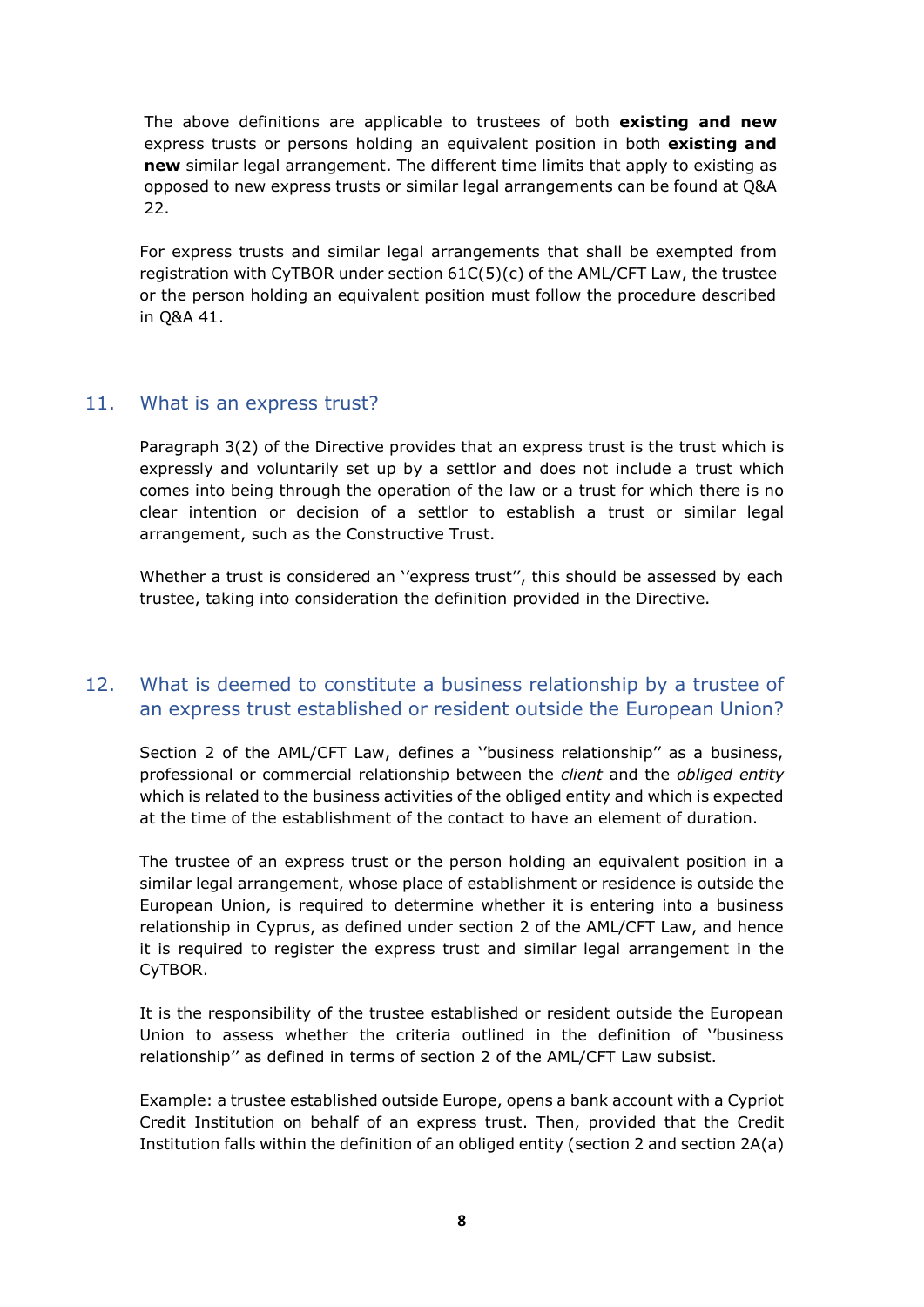of the AML/CFT Law), a business relationship has been established and the express trust must be registered in the CyTBOR.

<span id="page-8-0"></span>13. What is deemed to constitute a business relationship in case an obliged entity provides services to a legal entity whose sole shareholder/beneficial owner is an express trust and it's trustee is established or resident outside the European Union?

In case an obliged entity (section 2 and section 2A of the AML/CFT Law) provides services to a legal entity, whose sole shareholder / beneficial owner is an express trust (whose trustee is established outside Europe), within the meaning of establishing a business relationship between the obliged entity and the legal entity, then a business relationship is established with the express trust as well. This is due to the control of the legal entity by the express trust. In this case, the obliged entity, having entered into a business relationship with the legal entity, must verify both the identity of the legal entity (section  $61(1)(a)$  of the AML/CFT Law) and the identity of its beneficial owner, i.e. the beneficial owners of the express trust (section  $61(1)(b)$  of the AML/CFT Law).

Example: a legal entity having an express trust as a sole shareholder (and whose trustee is established outside Europe) enters into a business relationship with an Administrative Service Provider and receives services, e.g. the Administrative Service Provider acts as a secretary to the legal entity (according to section 4(1)(b)(ii) of L. 196(Ι)/2012). In this case the trustee of the express trust must register the express trust in the CyTBOR, because a business relationship has been established between the trustee / express trust (being the sole shareholder / beneficial owner of the legal entity) and the obliged entity.

<span id="page-8-1"></span>14. An express trust or similar legal arrangement has been terminated before the CyTBOR's starting date. Does it need to be registered in CyTBOR?

No. Only express trusts or similar legal arrangements that are still active/valid upon CyTBOR's starting date need to be registered.

<span id="page-8-2"></span>15. An express trust or similar legal arrangement is being terminated (according to the relevant trust deed or other document) within few months of the CyTBOR's starting date. Does it still need to be registered in CyTBOR?

Yes.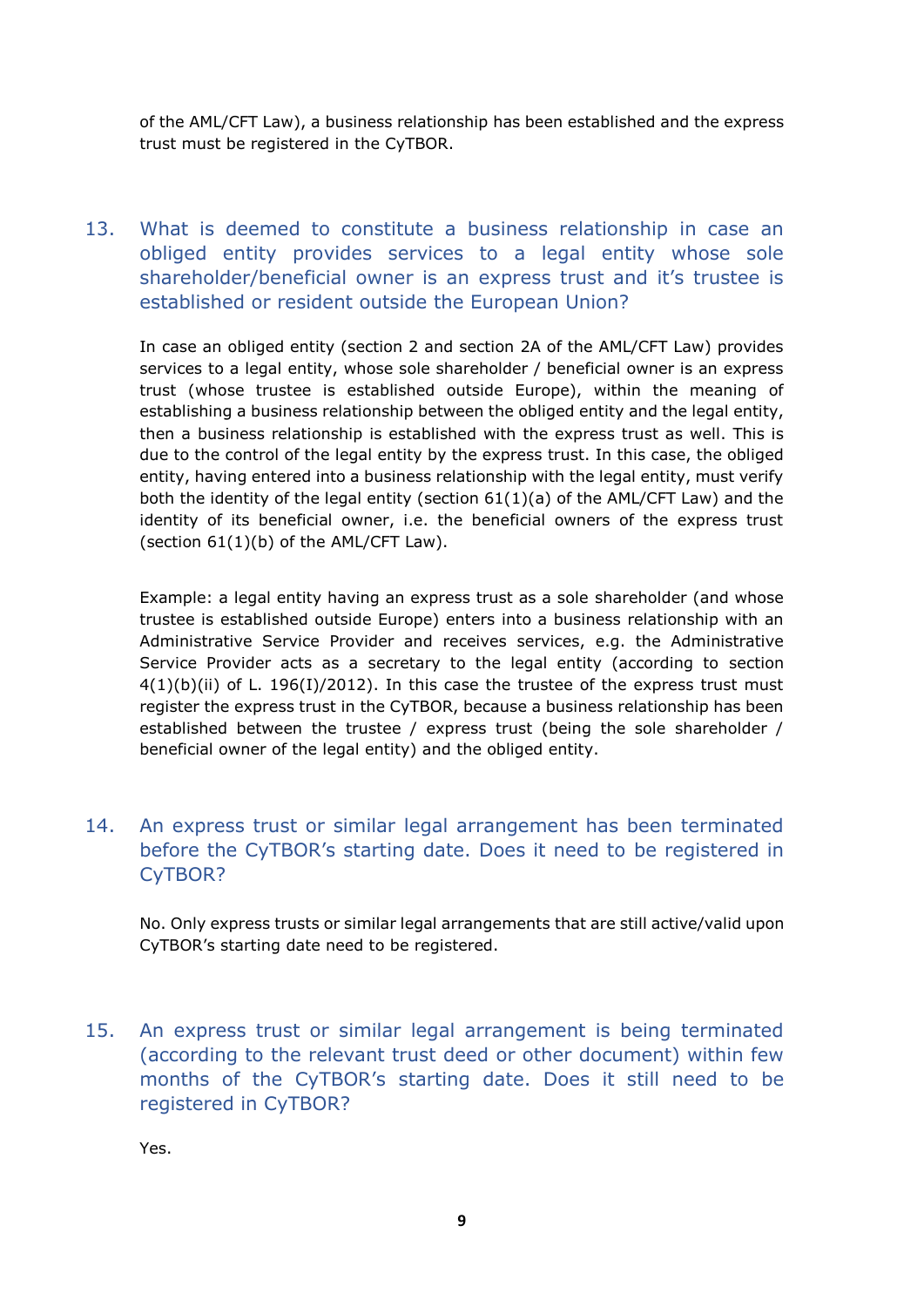#### <span id="page-9-0"></span>16. Who is responsible to submit the required information in CyTBOR?

It is the obligation of the trustee of an express trust or the person holding an equivalent position in a similar legal arrangement, when the circumstances of section 61C(5)(b) of the AML/CFT Law apply (see Q&A 10), to register an express trust or similar arrangement to CyTBOR and provide beneficial ownership information of any express trust or similar legal arrangement under its administration. Therefore, the legal responsibility falls upon the trustee to submit the relevant information.

## <span id="page-9-1"></span>17. Who is responsible to submit the information of an express trust or similar legal arrangement in case of multiple trustees or persons holding an equivalent position?

The legal responsibility falls upon the trustees of express trusts or the person holding an equivalent position in a similar legal arrangement to complete the registration process. When an express trust or similar legal arrangement has multiple trustees persons holding an equivalent position, it is a matter for the trustees or the persons holding an equivalent position to decide and appoint one of them a) to complete the registration process and b) to submit the relevant information in case of any changes to the express trust or similar legal arrangement (see Q&A 30 in relation to changes to an express trust or similar legal arrangement).

The rest of the trustees of an express trust or the persons holding an equivalent position in a similar legal arrangement will not be able to administer the express trust or similar legal arrangement through CyTBOR but rather only view it upon payment (in relation to payments see Q&As 23-27).

<span id="page-9-2"></span>18. In case a physical or legal person is appointed as trustee or person holding an equivalent position in multiple express trusts or similar legal arrangements, is this person able to submit the information for each express trust or similar legal arrangement? Yes.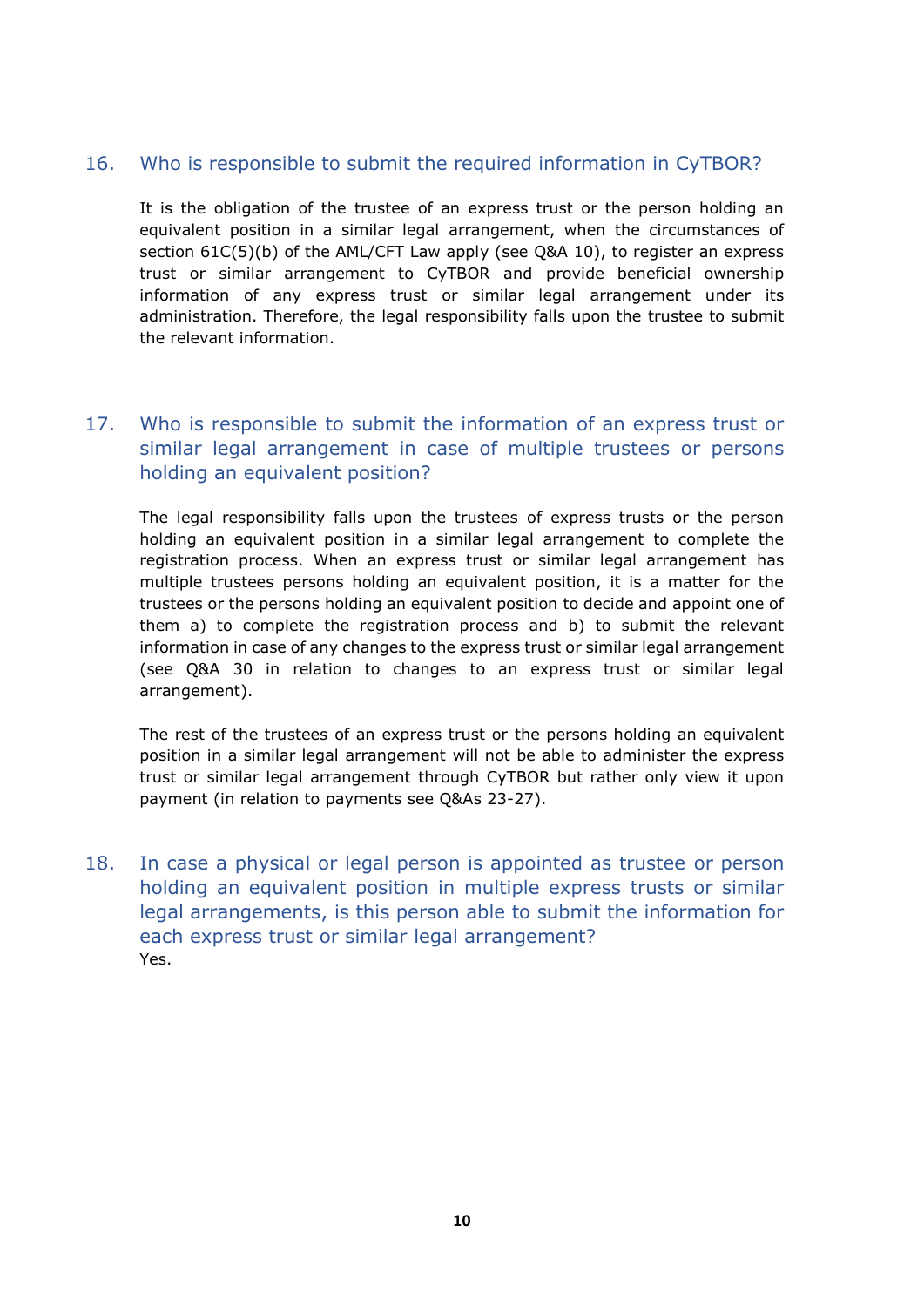<span id="page-10-0"></span>19. What happens if the trustee of an express trust or the person holding an equivalent position in a similar legal arrangement does not have all information required in relation to the express trust or similar legal arrangement and/or any of the beneficial owners (as defined in section 2 of the AML/CFT Law)? Should the express trust or similar legal arrangement still be registered on CyTBOR?

The trustee of an express trust or the person holding an equivalent position in a similar legal arrangement is expected to obtain the information requested and ensure adequate, accurate and up to date written records are maintained. With the exception of express trusts or similar legal arrangements described in section  $61C(5)(c)$ , every express trust or similar legal arrangement that meets the requirements of section 61C(5)(b) must be registered on CyTBOR.

## <span id="page-10-1"></span>20. How is CyTBOR updated when there is a change from the current to a new trustee of an express trust or the person holding an equivalent position in a similar legal arrangement?

The new trustee of an express trust or the person holding an equivalent position in a similar legal arrangement must request a change of trustee through a request to the CySEC via CyTBOR. The request must also include all relevant documents/certificates (e.g. Court decisions or decrees) scanned and signed by both parties verifying the appointment of a new trustee to the express trust or a person holding an equivalent position in a similar legal arrangement and the resignation of the current trustee of the express trust or the person holding an equivalent position in the similar legal arrangement.

If CySEC deems appropriate, it may request further clarifications and/or documents for this purpose. The trustee of the express trust or the person holding an equivalent position in the similar legal arrangement submits the request again along with the clarifications (please note that this procedure will only be available once).

If CySEC rejects the request, the procedure is terminated without any change.

If CySEC approves the request, the new trustee of the express trust or the new person holding an equivalent position in the similar legal arrangement will have access to the new express trust or similar legal arrangement once logged in to CyTBOR.

A notification will be sent to the former trustee of the express trust or the person holding an equivalent position in the similar legal arrangement that his access to the express trust or similar legal arrangement is terminated.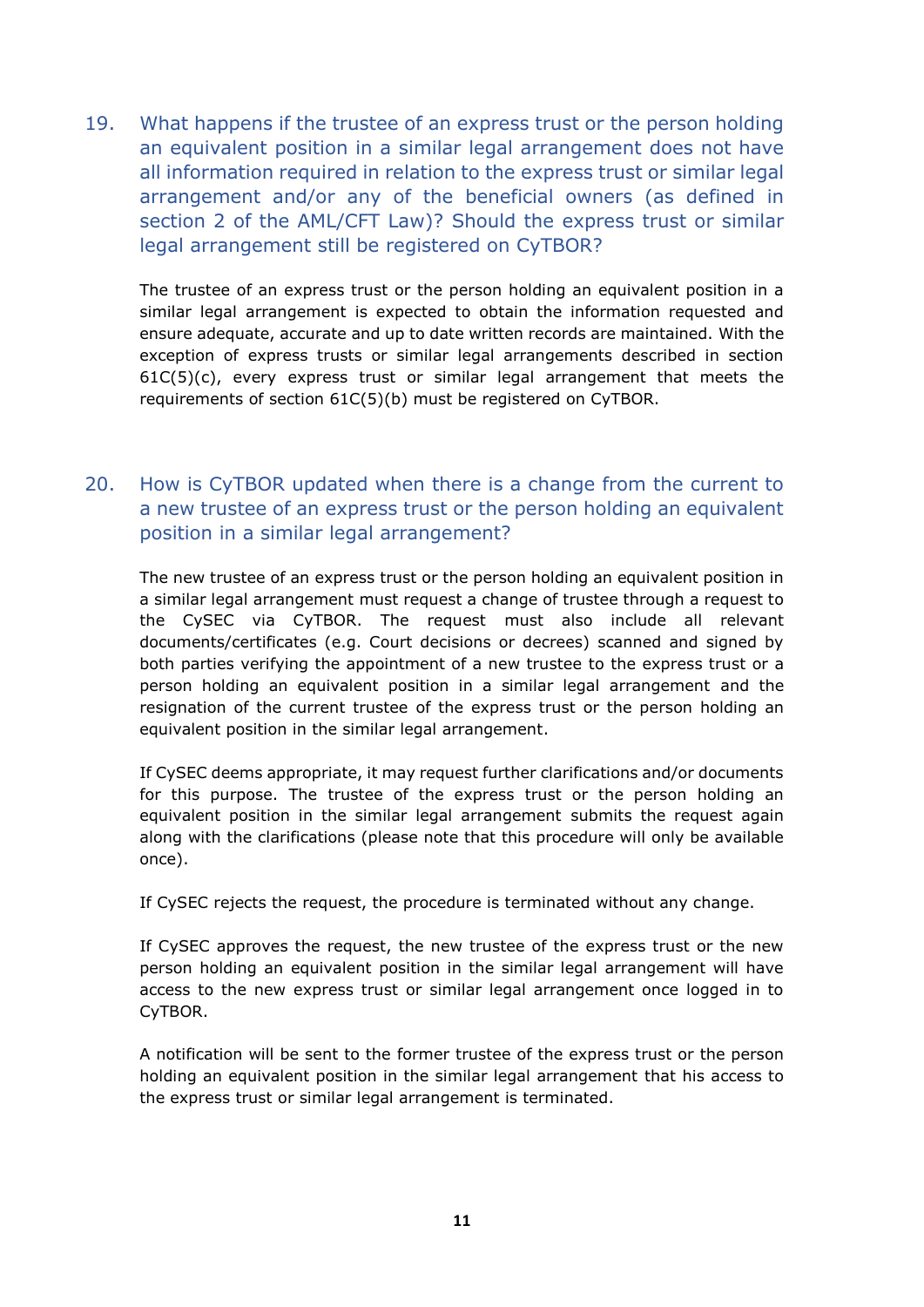<span id="page-11-0"></span>21. Is there an annual (or other time related) obligation to the trustees of an express trust or the persons holding an equivalent position in a similar legal arrangement to verify that there has not been any change to the information submitted?

No. Although, there is an obligation under section 61C(6)(b) of the AML/CFT Law, that the trustee of an express trust or the person holding an equivalent position in a similar legal arrangement ensures that the information communicated to the CySEC is adequate, accurate and up to date.

In case of any change to the information submitted in CyTBOR, there is an obligation to notify CySEC (see Q&A 30).

## <span id="page-11-1"></span>22. What are the applicable time frames for the trustees of an express trust or the persons holding an equivalent position in a similar legal arrangement to complete and submit the registration procedure?

A trustee of an express trust or the person holding an equivalent position in a similar legal arrangement who is **established or resides in the Republic**, must submit an application for registration in the CyTBOR within fifteen (15) days from his appointment.

A trustee of an express trust or the person holding an equivalent position in a similar legal arrangement who is **established or resides outside the European Union** and enters into a business relationship or acquires immovable property in the name of an Express Trust or similar legal arrangement in the Republic, within fifteen (15) days from the date of forming the business relationship or acquisition of the real estate, as the case may be, submits an application for registration in the CyTBOR.

A trustee of an **existing** express trust or a person holding an equivalent position in an existing similar legal arrangement, submits an application for registration in the CyTBOR **the soonest**.

## <span id="page-11-2"></span>23. Do any fees apply in relation to the registration of an express trust or similar legal arrangement in CyTBOR?

Before any express trust or similar legal arrangement is registered in CyTBOR, registration and/or renewal of registration fees must be paid.

Paragraph 10 of the Directive introduces fees and annual subscription obligations. A subscription is valid for twelve months after the date of payment.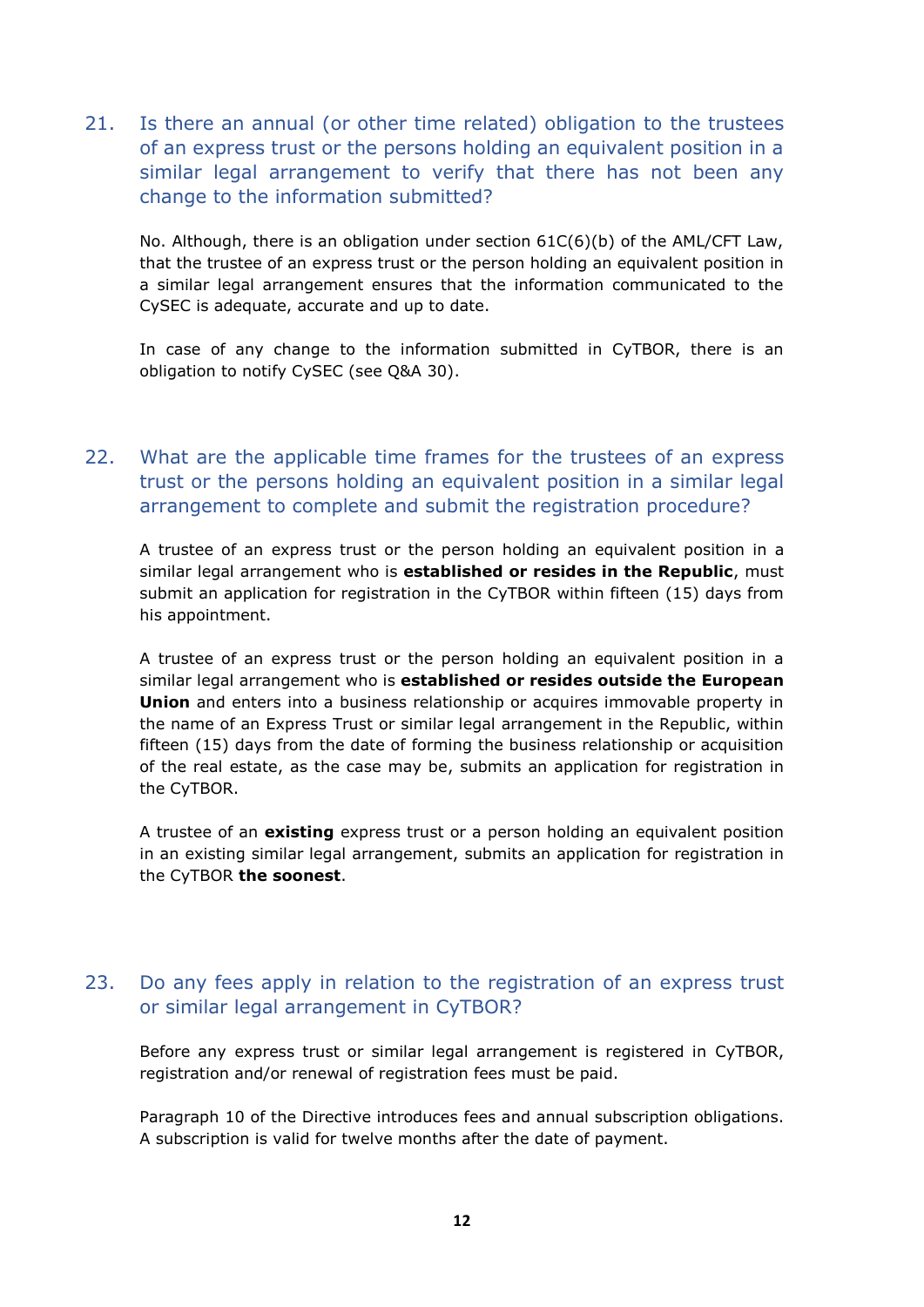Example: a physical or legal person is appointed as a trustee in 15 express trusts. The said trustee falls under category (c) and will pay 700 euro to be able to proceed with the registration of all the afore-mentioned express trusts. If the date of payment is e.g. 15.04.2022 then the subscription will be valid until 14.04.2023.

<span id="page-12-0"></span>24. What happens if a trustee of an express trust or a person holding an equivalent position in a similar legal arrangement submits an application via the CyTBOR to register more express trusts or similar legal arrangements than the number he was allowed to register when he paid the annual subscription fees?

In this case an additional subscription of one (1) year shall be paid which shall pertain to the number of new express trusts or similar legal arrangements not covered by the category for which the annual subscription has been paid and which shall be calculated according to the categories provided for in items (a) – (j) of paragraph 10 of the Directive.

Example: X trustee pays 400 euro for 1-10 express trusts or similar legal arrangements. Before the expiration of the subscription, he has already registered 10 express trusts or similar legal arrangements but X trustee also wishes to register another 2 express trusts or similar legal arrangements. An additional payment of 250 euro should be made which will allow the additional registration of up to 5 express trusts or similar legal arrangements.

## <span id="page-12-1"></span>25. Is it possible for ''unused'' balance to be credited next year?

Subscription fees are valid only for a year.

Example: a trustee of an express trust or a person holding an equivalent position in a similar legal arrangement pays 400 euro for 1-10 express trusts or similar legal arrangements and within the year registers only 6 express trusts or similar legal arrangements, the ''unused'' balance may not be credited the following year.

<span id="page-12-2"></span>26. Can CySEC reject the application of a trustee of an express trust or a person holding an equivalent position in a similar legal arrangement for the registration of a trust or a similar legal arrangement in CyTBOR?

An application for registration in CyTBOR shall be accepted only when the application for registration in CyTBOR is duly completed and complies with the AML/CFT Law and the Directive.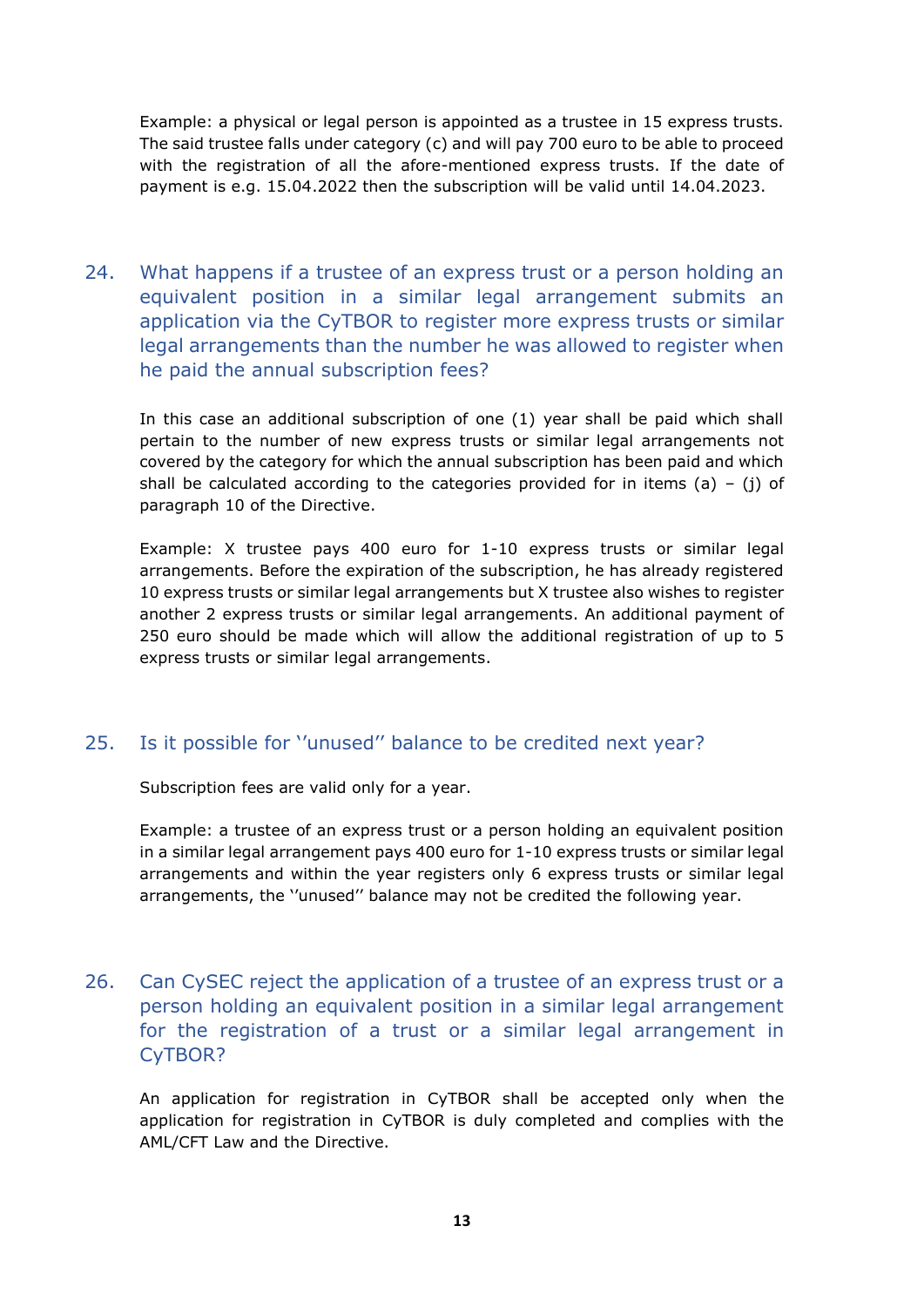<span id="page-13-0"></span>27. In case the application is rejected by CySEC, are any paid fees refunded?

No.

#### <span id="page-13-1"></span>28. What information needs to be submitted?

The information to be submitted can be divided into two main categories:

- i. information related to the express trust or the similar legal arrangement itself, and
- ii. information in relation to the beneficial owners of the trust or the similar legal arrangement (as the term ''beneficial owner'' is interpreted at section 2 of the AML/CFT Law).

The information that must be provided in CyTBOR in relation to an express trust or similar legal arrangement is described in section 3.2.1 of the [User Manual for access](https://www.cysec.gov.cy/cmsctx/culture/en-GB/-/el-GR/cytbor/user-guide-manuals/92311/)  to CyTBOR [by Trustees of express trusts or Persons holding equivalent positions](https://www.cysec.gov.cy/cmsctx/culture/en-GB/-/el-GR/cytbor/user-guide-manuals/92311/) in [similar legal arrangements](https://www.cysec.gov.cy/cmsctx/culture/en-GB/-/el-GR/cytbor/user-guide-manuals/92311/) (the ''Manual''). Information in relation to the beneficial owners of the express trust or the similar legal arrangement is described in sections 3.2.9, 3.2.10, 3.2.12 and 3.2.14 of the Manual.

It should be mentioned that where there are multiple beneficial owners (e.g. multiple settlors, trustees or persons holding an equivalent position), relevant information as described in the Manual should be provided for each beneficial owner.

ALL information must be provided. Trustees of express trusts or persons holding an equivalent position in a similar legal arrangement are expected to take all reasonable steps to obtain and hold the information indicated in the relevant sections of the Manual, and to ensure that the records and information provided are accurate and up to date.

## <span id="page-13-2"></span>29. As soon as an express trust or similar legal arrangement is registered in CyTBOR, can a proof of its registration be issued? What is the cost for the issue of such proof?

Yes, a proof of registration is available through CyTBOR and can be issued for free by the trustee of the express trust or the person holding an equivalent position in a similar legal arrangement.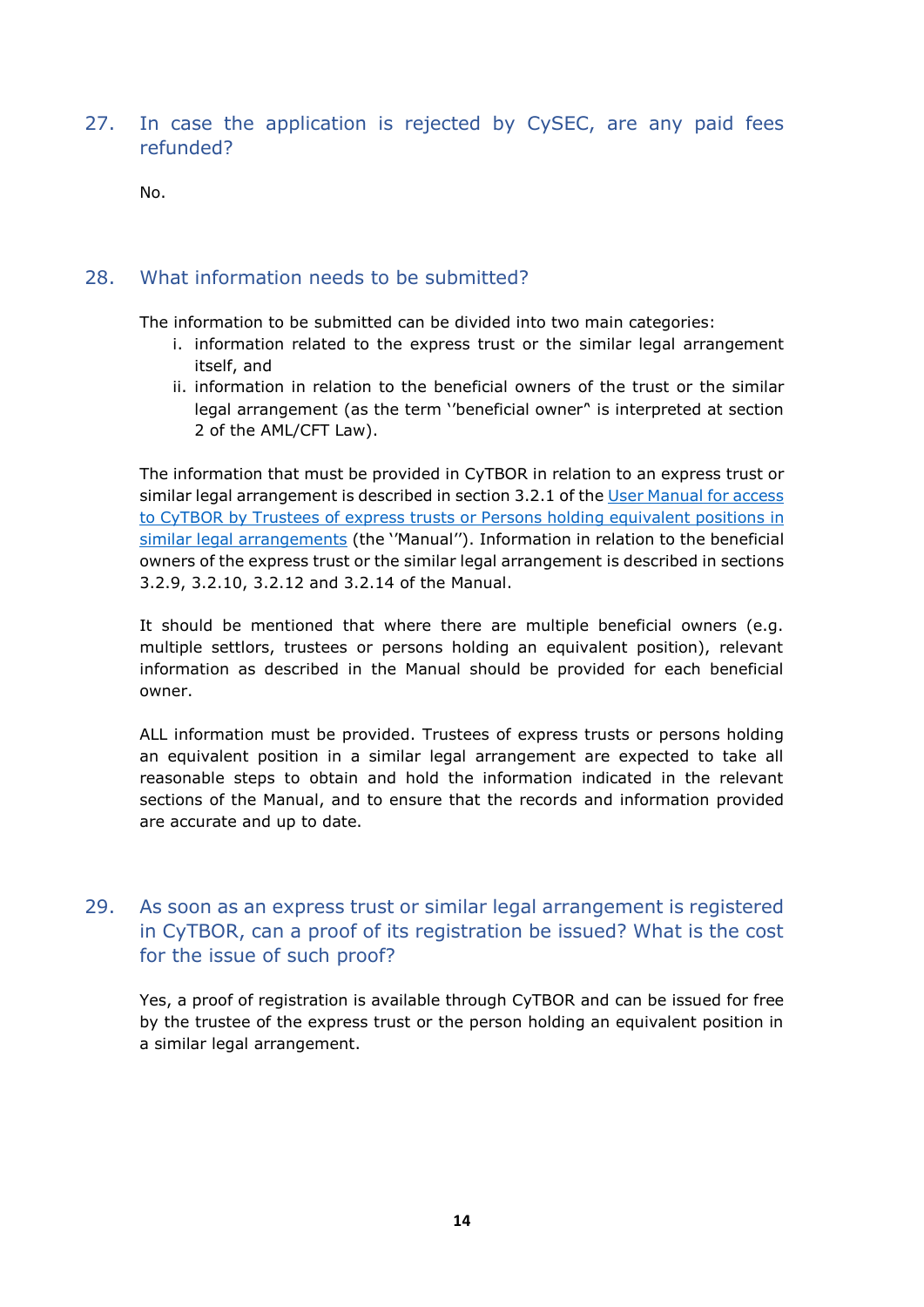## <span id="page-14-0"></span>30. Should CyTBOR be notified of any change to the information already provided to CyTBOR and when?

Whenever there is a change to the beneficial ownership information of a trust which is reported on CYTBOR, the Trustee is required to submit updated information on the particular trust on CYTBOR within fifteen (15) days from date on which the change is recorded by the trustee.

Changes to the beneficial ownership information include:

i. Changes to the identification details of the beneficiaries (e.g. change in name and surname the settlor, the trustee or person holding an equivalent position or the beneficiary, change in passport details, country of residence, etc). ii. Appointment or removal of beneficiaries.

## <span id="page-14-1"></span>31. Can CySEC suspend the registration of an express trust or similar legal arrangement in the CyTBOR and for how long?

The CySEC may suspend the registration for a time period deemed necessary, in cases where it deems for any reason that information or details or documents or forms provided under Article 61C of the AML/CFT Law are incorrect and/or incomplete and/or false.

The suspension or not of the registration of an express trust or similar legal arrangement in the CyTBOR and/or the continuation or lifting of the suspension of registration, does not prejudice any right of CySEC under subparagraphs (v) and (vi) of paragraph (a) and subparagraphs (i) and (ii) of paragraph (b) of section (9) of Article 61C of the AML/CFT Law.

## <span id="page-14-2"></span>32. When should an express trust or similar legal arrangement be deleted?

The trustee of the express trust or the person holding an equivalent position in a similar legal arrangement must declare the express trust or similar legal arrangement as deleted when (a) the express trust or similar legal arrangement does no longer abide by the conditions of section  $61C(5)(b)$  (i) or (ii), (b) it is no longer in force and (c) for other reasons.

After the express trust or similar legal arrangement is declared as deleted, CySEC proceeds with removing the express trust or similar legal arrangement from CyTBOR.

Further information on the deletion is provided in section 3.2.15 of the [Manual.](https://www.cysec.gov.cy/cmsctx/culture/en-GB/-/el-GR/cytbor/user-guide-manuals/92311/)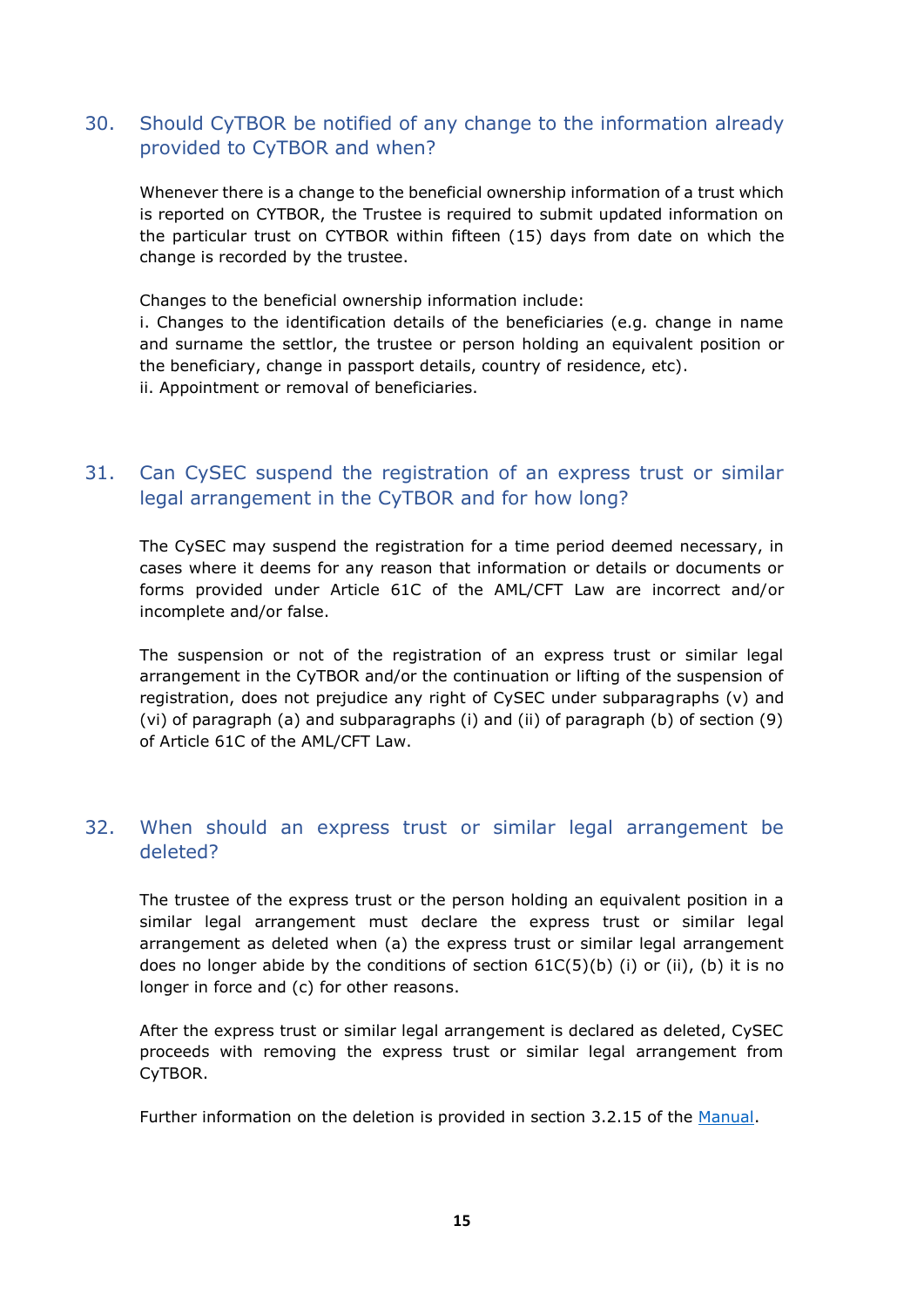<span id="page-15-0"></span>33. Will CySEC keep historical information on the CyTBOR after it has been informed by the trustees of an express trust of the person holding an equivalent position in a similar legal arrangement that an express trust or similar legal arrangement has been terminated?

Section 61C(10) of the AML/CFT Law specifies that if CySEC is notified that an express trust or similar legal arrangement has been terminated, then it will continue to keep in the CyTBOR the information of the said express trust or of the similar legal arrangement and of the beneficiaries for a period of ten (10) years from the said termination.

<span id="page-15-1"></span>34. Who can access the beneficial ownership information on CyTBOR and which information does he have access to? Will the data relating to an express trust or similar legal arrangement become public?

The data submitted to the CyTBOR are not publicly available. Access to beneficial ownership information on CyTBOR is regulated by section 61C(12) of the AML/CFT Law.

Detailed information in relation to the persons:

- mentioned in section  $61C(12)(a)$  of the AML/CFT Law can be found in the CySEC's [User Manual for access to CyTBOR as per section 61C\(12\)\(a\) of the](https://www.cysec.gov.cy/cmsctx/culture/en-GB/-/el-GR/cytbor/user-guide-manuals/92314/)  [Prevention and Suppression of Money Laundering and Terrorist Financing Law](https://www.cysec.gov.cy/cmsctx/culture/en-GB/-/el-GR/cytbor/user-guide-manuals/92314/)  [of 2007](https://www.cysec.gov.cy/cmsctx/culture/en-GB/-/el-GR/cytbor/user-guide-manuals/92314/) (L.188(I)/2007);
- mentioned in section  $61C(12)(b)$  of the AML/CFT Law can be found in paragraph 12 of the Directive, in the CySEC's [User Manual for access to](https://www.cysec.gov.cy/cmsctx/culture/en-GB/-/el-GR/cytbor/user-guide-manuals/92311/)  [CyTBOR by Trustees of express trusts or Persons holding equivalent positions](https://www.cysec.gov.cy/cmsctx/culture/en-GB/-/el-GR/cytbor/user-guide-manuals/92311/)  [in similar legal arrangements](https://www.cysec.gov.cy/cmsctx/culture/en-GB/-/el-GR/cytbor/user-guide-manuals/92311/) and in the CySEC's [User Manual for access to](https://www.cysec.gov.cy/cmsctx/culture/en-GB/-/el-GR/cytbor/user-guide-manuals/92312/)  [CyTBOR by Credit and Financial Institutions only.](https://www.cysec.gov.cy/cmsctx/culture/en-GB/-/el-GR/cytbor/user-guide-manuals/92312/)
- mentioned in section  $61C(12)(c)$  and in section  $61C(12)(d)$  of the AML/CFT Law can be found in paragraphs 13 and 14 of the Directive and in the CySEC's [User](https://www.cysec.gov.cy/cmsctx/culture/en-GB/-/el-GR/cytbor/user-guide-manuals/92315/)  [Manual for access to CyTBOR by Natural or Legal Persons as per sections](https://www.cysec.gov.cy/cmsctx/culture/en-GB/-/el-GR/cytbor/user-guide-manuals/92315/)   $61C(12)(c)$  and  $61C(12)(d)$  of the Prevention and Suppression of Money [Laundering and Terrorist Financing Law of 2007 \(L.188\(I\)/2007\).](https://www.cysec.gov.cy/cmsctx/culture/en-GB/-/el-GR/cytbor/user-guide-manuals/92315/)
- <span id="page-15-2"></span>35. As per section 61C(12)(a) of the AML/CFT Law, no CySEC consent needs to be obtained for providing access to any information to MOKAS. Does this apply also to foreign financial intelligence units as well?

Section 61C(17)(a) of the AML/CFT Law suggests that CyTBOR will be interconnected with the European central platform. On the basis of this interconnection, the Financial Intelligence Units of the other Member States will have access to CyTBOR. It is noted that a relevant European Commission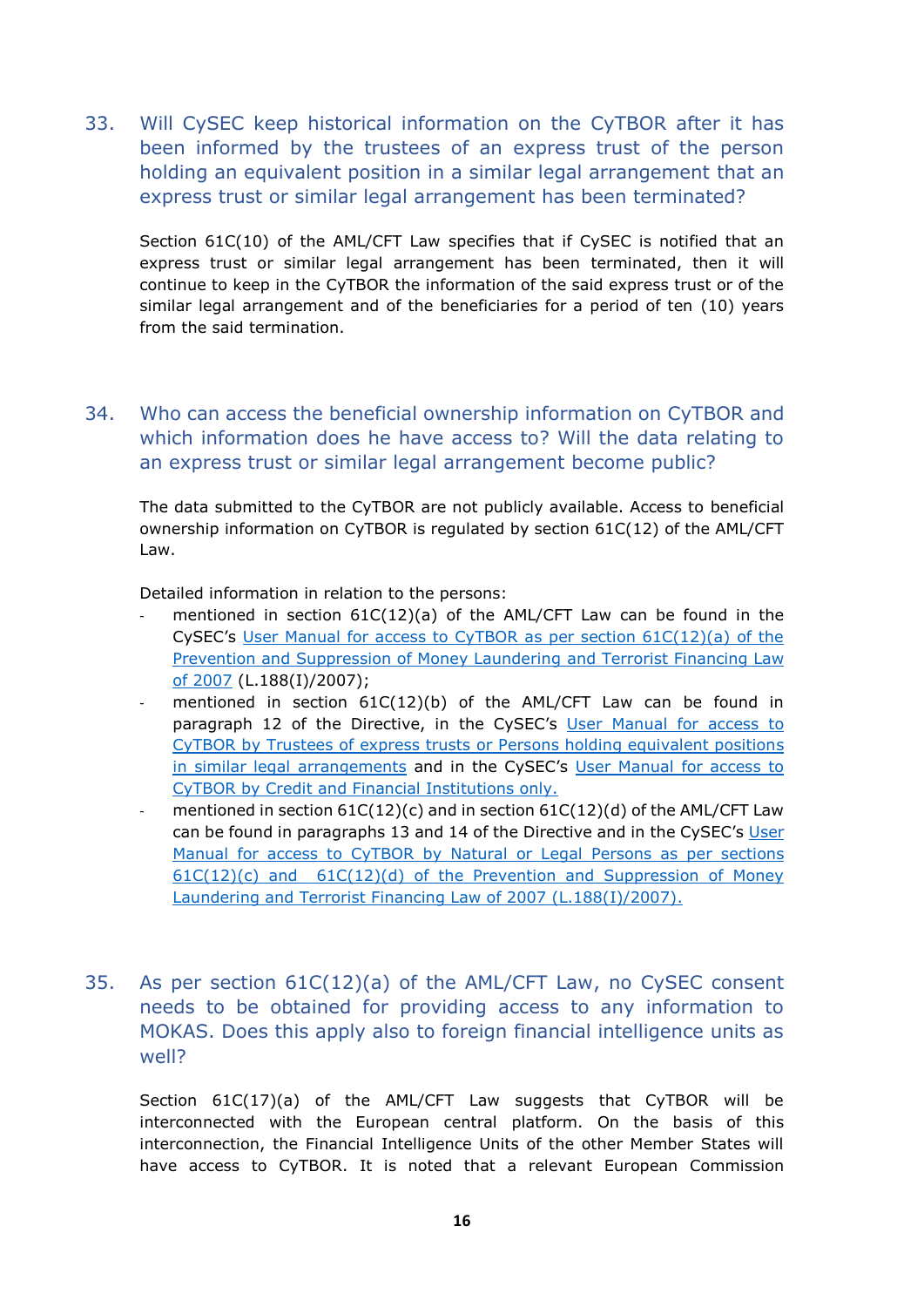Implementing Act on interconnection issues is expected to be published in the near future. Furthermore, section 61C(19) of the AML/CFT Law specifies that the authorities provide timely and free information to the respective authorities of other Member States, therefore MOKAS should provide the relevant information to the Financial Intelligence Unit of other Member States in a timely and free manner.

#### <span id="page-16-0"></span>36. Do any fees apply in relation to access to the beneficial ownership information on the CyTBOR?

Access to competent authorities mentioned in section 61C(12)(a) of the AML/CFT Law is free of charge.

The same applies for a trustee of an express trust or a person holding an equivalent position in a similar legal arrangement when accessing the information of the express trusts or similar legal arrangements registered by the same.

Upon submission of a request for access to the CyTBOR by obliged entities mentioned in section 61C(12)(b) of the AML/CFT Law, a subscription shall be paid to the CySEC as described in paragraph 10(3) of the Directive.

Upon submission of a request for access to the CyTBOR by a natural or legal person of section 61C(12)(c) of the AML/CFT Law demonstrating a legitimate interest, a subscription shall be paid to the CySEC as described in paragraph 10(4) of the Directive.

Upon submission of a request for access to the CyTBOR by a natural or legal person of section 61C(12)(d) of the AML/CFT Law, a subscription shall be paid to the CySEC as described in paragraph 10(5) of the Directive.

<span id="page-16-1"></span>37. Will CySEC keep a track record on who gains access to the information of an express trust or similar legal arrangement (in those instances where the consent of the trustee of an express trust or of the person holding an equivalent position in a similar legal arrangement is not required, or the trustee of an express trust or of the person holding an equivalent position in a similar legal arrangement does not need to be informed)? Will the trustee of an express trust or of the person holding an equivalent position in a similar legal arrangement be entitled to have access to it also upon request?

CySEC will have full access to the data and information submitted to and maintained in the CyTBOR, including performing an audit trail as to who accessed information for an express trust or similar legal arrangement. A trustee of an express trust or a person holding an equivalent position in a similar legal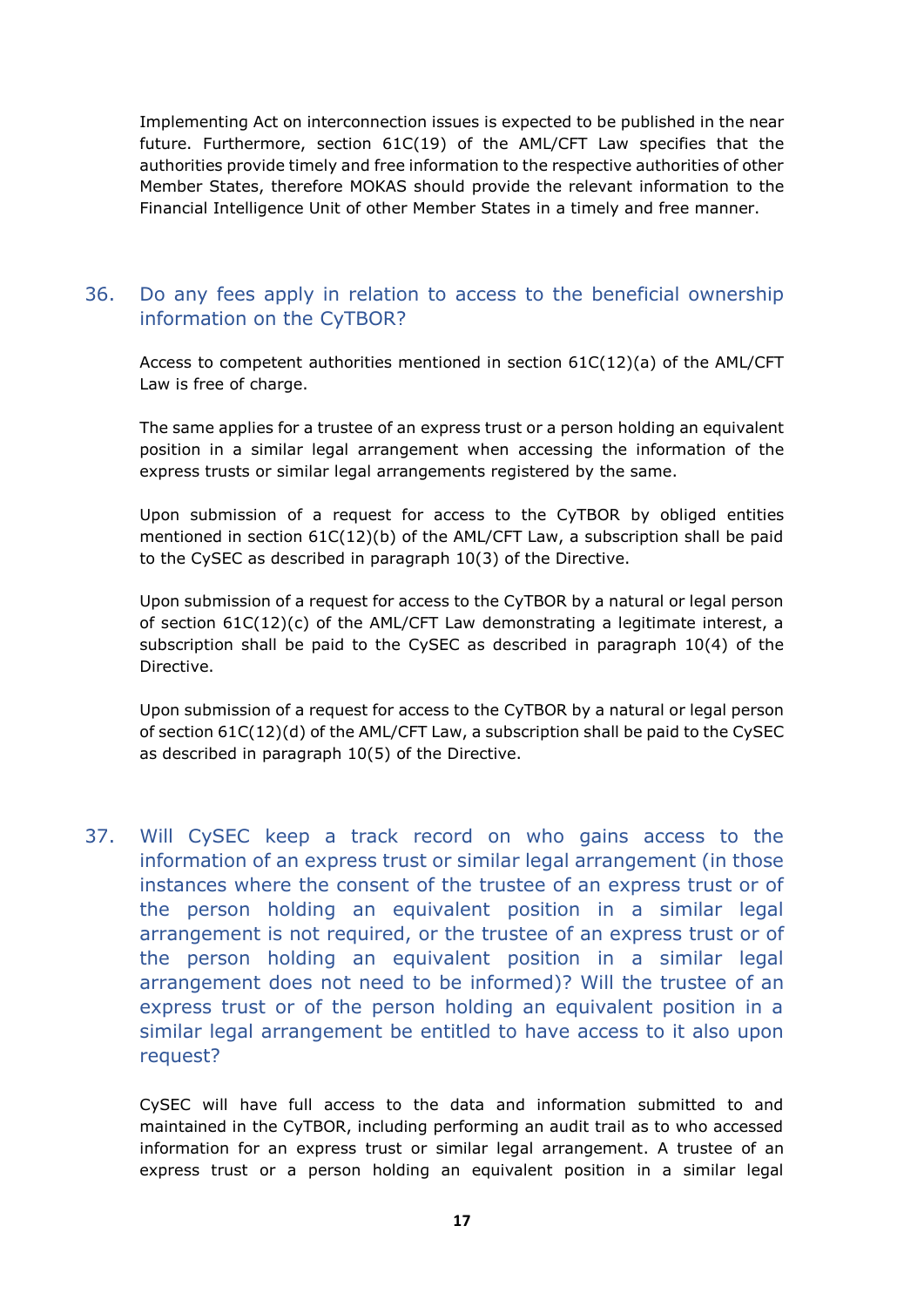arrangement will not have access to an audit trail regarding the access to the information of the express trust or similar legal arrangement.

#### <span id="page-17-0"></span>38. Is there a right to ask for exemption to the access to the totality or part of the beneficial owner information contained in the register?

Section 61C(16)(a) of the AML/CFT Law states that CySEC may, in exceptional cases and after a detailed assessment of the exceptional nature of the circumstances, exclude access on a case-by-case basis to all or part of the information in relation to the beneficial owner of a registered express trust or similar legal arrangement in case granting access to the persons referred to in paragraphs (b), (c) and (d) of subsection (12) would expose the beneficial owner to a disproportionate risk of fraud, kidnapping, blackmail, extortion, harassment, violence or intimidation or the beneficial owner is a minor or otherwise legally incompetent.

The trustee of an express trust or the person holding an equivalent position in a similar legal arrangement may submit to CySEC an access exemption request via CyTBOR. The reasons justifying and best describe the request must be clearly stated. CySEC may ask further information to be provided. Upon the date the request is submitted through CyTBOR, access to the particular information which is the subject matter of the request is suspended until CySEC issues a decision (this does not apply to the persons referred to in paragraph (b) of section 61C(12)).

#### <span id="page-17-1"></span>39. If an access exemption request is approved by CySEC, is it absolute?

In case the CySEC's decision is positive, then access to the relevant information shall be exempted, except for the persons of paragraph (b) of section (16) of Article 61C of the AML/CFT Law.

## <span id="page-17-2"></span>40. What happens when a difference and/or discrepancy between the information kept in CyTBOR and that at the disposal of a competent authority or obliged entity (as these are interpreted in the AML/CFT Law) is identified?

In this case the competent authorities and/or the obliged entities shall report the difference/discrepancy to CySEC through CyTBOR and submit relevant information and/or details and/or documents that justify each difference and discrepancy. CySEC shall inform the trustee of an express trust or the person holding an equivalent position in a similar legal arrangement of the report and request its positions. In case CySEC concludes that the information kept in CyTBOR is false and/or inaccurate and/or incomplete, it shall request from the trustee of an express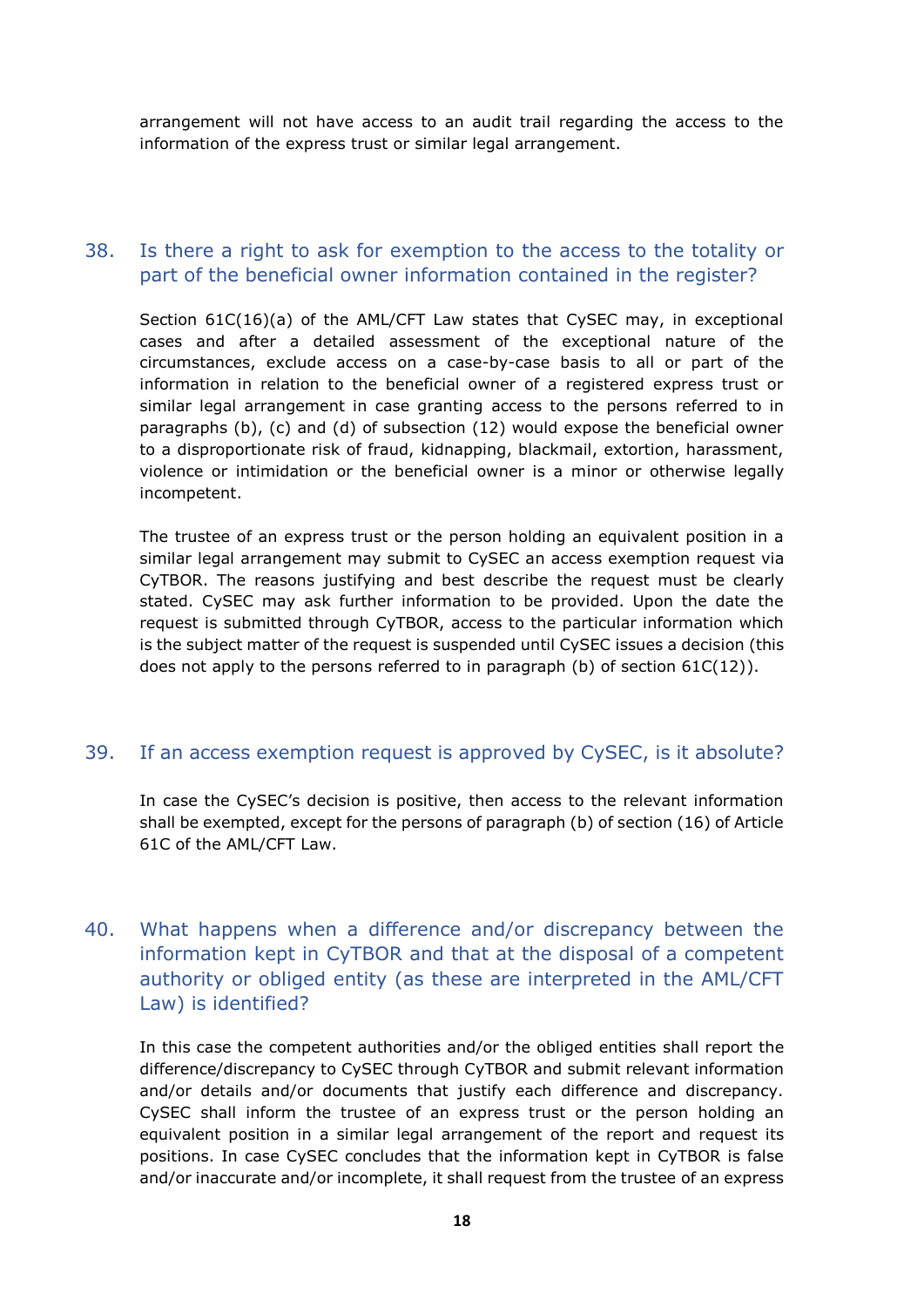trust or the person holding an equivalent position in a similar legal arrangement to proceed to corrections and/or amendments within a period to be determined by CySEC.

<span id="page-18-0"></span>41. What is the procedure for express trusts or similar legal arrangements which do not fall within the scope of section 61C(5)(b) of the AML/CFT Law but instead are exempted from the registration requirement in accordance with section 61C(5)(c) of the AML/CFT Law<sub>2</sub>

Express trusts or similar legal arrangements which do not fall within the ambit of section 61C(5)(b) of the AML/CFT Law, do not have to register with CyTBOR but instead the trustee or the person holding an equivalent position requests a registration exemption which will require the information mentioned in section 3.3.1 of the [Manual](https://www.cysec.gov.cy/cmsctx/culture/en-GB/-/el-GR/cytbor/user-guide-manuals/92311/) to be provided.

<span id="page-18-1"></span>42. What happens if the trustee of an express trust or the person holding an equivalent position in a similar legal arrangement does not provide information in order to register a trust or similar legal arrangement to CyTBOR?

According to section 61C(9)(a)(iv) of the AML/CFT Law, in case of non-submission of the information for registration in the CyTBOR, CySEC may impose a penalty of two hundred euros (€200) and a further penalty of one hundred euros (€100) for each day of continuation of the omission with a maximum penalty of twenty thousand euros (€20,000).

## <span id="page-18-2"></span>43. What happens if CySEC deems for any reason that any of the information or details or documents or forms provided under Article 61C of the AML/CFT Law are incorrect and/or incomplete and/or false?

In such case CySEC may suspend the registration of an express trust or similar legal arrangement in the CyTBOR for a time period deemed necessary according to paragraph 9 of the Directive.

In case the CySEC suspends the registration, it shall serve a notice to the trustee of an express trust or the person holding an equivalent position in a similar legal arrangement setting a deadline of fifteen (15) days for the correction of the relevant information and/or the provision of explanations to the CySEC. The trustee of an express trust or the person holding an equivalent position in a similar legal